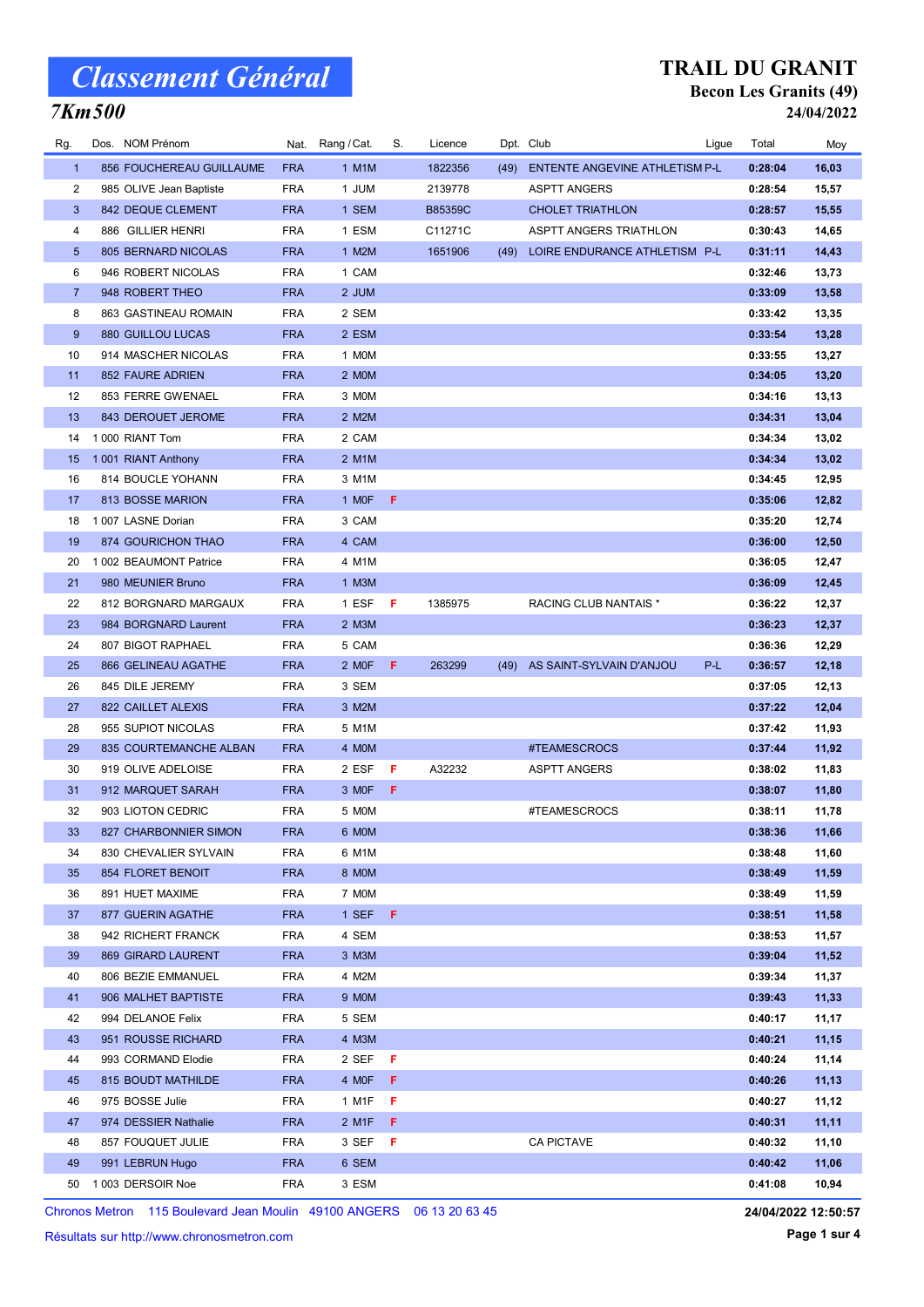### 7Km500

### TRAIL DU GRANIT Becon Les Granits (49)

| 24/04/2022 |
|------------|
|------------|

| Rg. | Dos. NOM Prénom           |            | Nat. Rang / Cat.   | S.  | Licence |      | Dpt. Club                     | Ligue | Total   | Moy    |
|-----|---------------------------|------------|--------------------|-----|---------|------|-------------------------------|-------|---------|--------|
| 51  | 981 COURCOUL Emeline      | <b>FRA</b> | 5 MOF              | F   |         |      |                               |       | 0:41:13 | 10,92  |
| 52  | 821 BRUNET JONATHAN       | <b>FRA</b> | 10 M0M             |     |         |      |                               |       | 0:41:25 | 10,87  |
| 53  | 834 COTTEL VIRGINIE       | <b>FRA</b> | 4 SEF              | F   |         |      |                               |       | 0:41:41 | 10,79  |
| 54  | 941 RICHARD MATHILDE      | <b>FRA</b> | 6 MOF              | F   |         |      |                               |       | 0:41:53 | 10,75  |
| 55  | 959 THUAL ALAIN           | <b>FRA</b> | 1 M6M              |     | 223217  | (49) | ES SEGRE HAUT ANJOU *         | P-L   | 0:42:10 | 10,67  |
| 56  | 945 ROBERT JOSHUA         | <b>FRA</b> | 3 JUM              |     |         |      |                               |       | 0:42:12 | 10,66  |
| 57  | 878 GUERIN DANNY          | <b>FRA</b> | 6 CAM              |     |         |      |                               |       | 0:42:18 | 10,64  |
| 58  | 831 COLIN PIERRE          | <b>FRA</b> | 7 SEM              |     |         |      |                               |       | 0:42:29 | 10,59  |
| 59  | 897 LARDEUX SOPHIE        | <b>FRA</b> | 1 M3F              | - F |         |      | <b>RUNNING LORETAIN</b>       |       | 0:43:12 | 10,42  |
| 60  | 846 DODIN EDDY            | <b>FRA</b> | 7 M1M              |     |         |      |                               |       | 0:43:17 | 10,40  |
| 61  | 861 GALAND REMY           | <b>FRA</b> | 8 M1M              |     |         |      |                               |       | 0:43:36 | 10,32  |
| 62  | 977 BRISEBOURG Simon      | <b>FRA</b> | 8 SEM              |     |         |      |                               |       | 0:43:39 | 10,31  |
| 63  | 840 DALINO JORDI          | <b>FRA</b> | 9 SEM              |     |         |      |                               |       | 0:43:45 | 10,29  |
| 64  | 952 SABIN KYLLIAN         | <b>FRA</b> | 4 JUM              |     |         |      |                               |       | 0:44:04 | 10,21  |
| 65  | 895 LABBE NATACHA         | <b>FRA</b> | 1 M <sub>2</sub> F | -F  |         |      |                               |       | 0:44:10 | 10,19  |
| 66  | 882 HAMON BRUNO           | <b>FRA</b> | 9 M1M              |     |         |      |                               |       | 0:44:10 | 10,19  |
| 67  | 917 NEAU EPOUSE CHEVALIER | <b>FRA</b> | 2 M <sub>2</sub> F | F   |         |      | <b>RUNNING LORETAIN</b>       |       | 0:44:12 | 10, 18 |
| 68  | 876 GUEMAS SANDRA         | <b>FRA</b> | 7 MOF              | -F  |         |      | <b>RUNNING LORETAIN</b>       |       | 0:44:12 | 10,18  |
| 69  | 992 BIGOT Jean Baptiste   | <b>FRA</b> | <b>10 SEM</b>      |     |         |      |                               |       | 0:44:29 | 10,12  |
| 70  | 973 TONNELLIER Lucas      | <b>FRA</b> | 11 --M             |     |         |      |                               |       | 0:44:30 | 10,11  |
| 71  | 867 GELINEAU ANNIE        | <b>FRA</b> | 1 M6F              | F.  | 305574  | (49) | AS SAINT-SYLVAIN D'ANJOU      | P-L   | 0:44:33 | 10,10  |
| 72  | 908 MALOYER VINCENT       | <b>FRA</b> | 11 M0M             |     |         |      |                               |       | 0:44:35 | 10,09  |
| 73  | 860 GALAND MELANIE        | <b>FRA</b> | 3 M1F F            |     |         |      |                               |       | 0:44:38 | 10,08  |
| 74  | 936 QUINCHARD TEDDY       | <b>FRA</b> | 12 SEM             |     |         |      |                               |       | 0:44:47 | 10,05  |
| 75  | 963 TRAN SIEU TICH        | <b>FRA</b> | 5 M2M              |     |         |      |                               |       | 0:44:56 | 10,01  |
| 76  | 989 GELINEAU Jean Claude  | <b>FRA</b> | 2 M6M              |     | 492056  |      | (49) AS SAINT-SYLVAIN D'ANJOU | P-L   | 0:45:02 | 9,99   |
| 77  | 916 MECHINE ZOE           | <b>FRA</b> | 1 CAF              | - F |         |      |                               |       | 0:45:09 | 9,97   |
| 78  | 944 ROBERT ELEANORE       | <b>FRA</b> | 2 CAF              | F   |         |      |                               |       | 0:45:09 | 9,97   |
| 79  | 986 MARIN Solenne         | <b>FRA</b> | 8 MOF              | F   |         |      |                               |       | 0:45:10 | 9,96   |
| 80  | 899 LEBRETON DAMIEN       | <b>FRA</b> | 6 M2M              |     |         |      |                               |       | 0:45:16 | 9,94   |
| 81  | 957 TESSIER ROMANE        | <b>FRA</b> | 3 CAF              | -F  |         |      |                               |       | 0:45:18 | 9,93   |
| 82  | 956 TESSIER MANUELA       | <b>FRA</b> | 4 M1F              | -F  |         |      |                               |       | 0:45:18 | 9,93   |
| 83  | 978 PEUX Fulbert          | <b>FRA</b> | <b>12 MOM</b>      |     |         |      |                               |       | 0:45:20 | 9,93   |
| 84  | 922 PELTIER EMMA          | <b>FRA</b> | 4 CAF              | F   |         |      |                               |       | 0:45:20 | 9,93   |
| 85  | 889 HERMINE CEDRIC        | <b>FRA</b> | 7 M2M              |     |         |      |                               |       | 0:45:22 | 9,92   |
| 86  | 873 GOURICHON JEROME      | <b>FRA</b> | 10 M1M             |     |         |      |                               |       | 0:45:35 | 9,87   |
| 87  | 849 DUPONT REGIS          | <b>FRA</b> | 5 M3M              |     |         |      |                               |       | 0:45:37 | 9,87   |
| 88  | 940 RICHARD EMMANUEL      | <b>FRA</b> | 13 M0M             |     |         |      |                               |       | 0:45:38 | 9,86   |
| 89  | 976 MASSU Charlotte       | <b>FRA</b> | 3 ESF F            |     |         |      |                               |       | 0:45:52 | 9,81   |
| 90  | 872 GOURDON JESSICA       | <b>FRA</b> | 5 SEF              | - F |         |      |                               |       | 0:46:06 | 9,76   |
| 91  | 847 DUMAS LAURENT         | <b>FRA</b> | 11 M1M             |     |         |      |                               |       | 0:46:26 | 9,69   |
| 92  | 808 BLANVILLAIN JEROME    | <b>FRA</b> | 8 M2M              |     |         |      |                               |       | 0:46:39 | 9,65   |
| 93  | 809 BLANVILLAIN LOU ANN   | <b>FRA</b> | 4 ESF              | - F |         |      |                               |       | 0:46:39 | 9,65   |
| 94  | 911 MARCHAND MORGANE      | <b>FRA</b> | 13 SEM             |     |         |      |                               |       | 0:46:41 | 9,64   |
| 95  | 972 BEAULONT Mathieu      | <b>FRA</b> | 14 M0M             |     |         |      |                               |       | 0:46:42 | 9,64   |
| 96  | 971 MORIN Reynald         | <b>FRA</b> | 9 M2M              |     |         |      |                               |       | 0:46:42 | 9,64   |
| 97  | 918 OGER PEGGY            | <b>FRA</b> | 5 M1F F            |     |         |      |                               |       | 0:46:45 | 9,63   |
| 98  | 929 PITON THOMAS          | <b>FRA</b> | 14 SEM             |     |         |      |                               |       | 0:46:45 | 9,62   |
| 99  | 804 BELLANGER SIMON       | <b>FRA</b> | 5 JUM              |     |         |      |                               |       | 0:46:53 | 9,60   |
| 100 | 828 CHEDEMAIL FABIENNE    | <b>FRA</b> | 2 M3F <b>F</b>     |     |         |      | RUNNING LORETAIN              |       | 0:46:53 | 9,60   |

Chronos Metron 115 Boulevard Jean Moulin 49100 ANGERS 06 13 20 63 45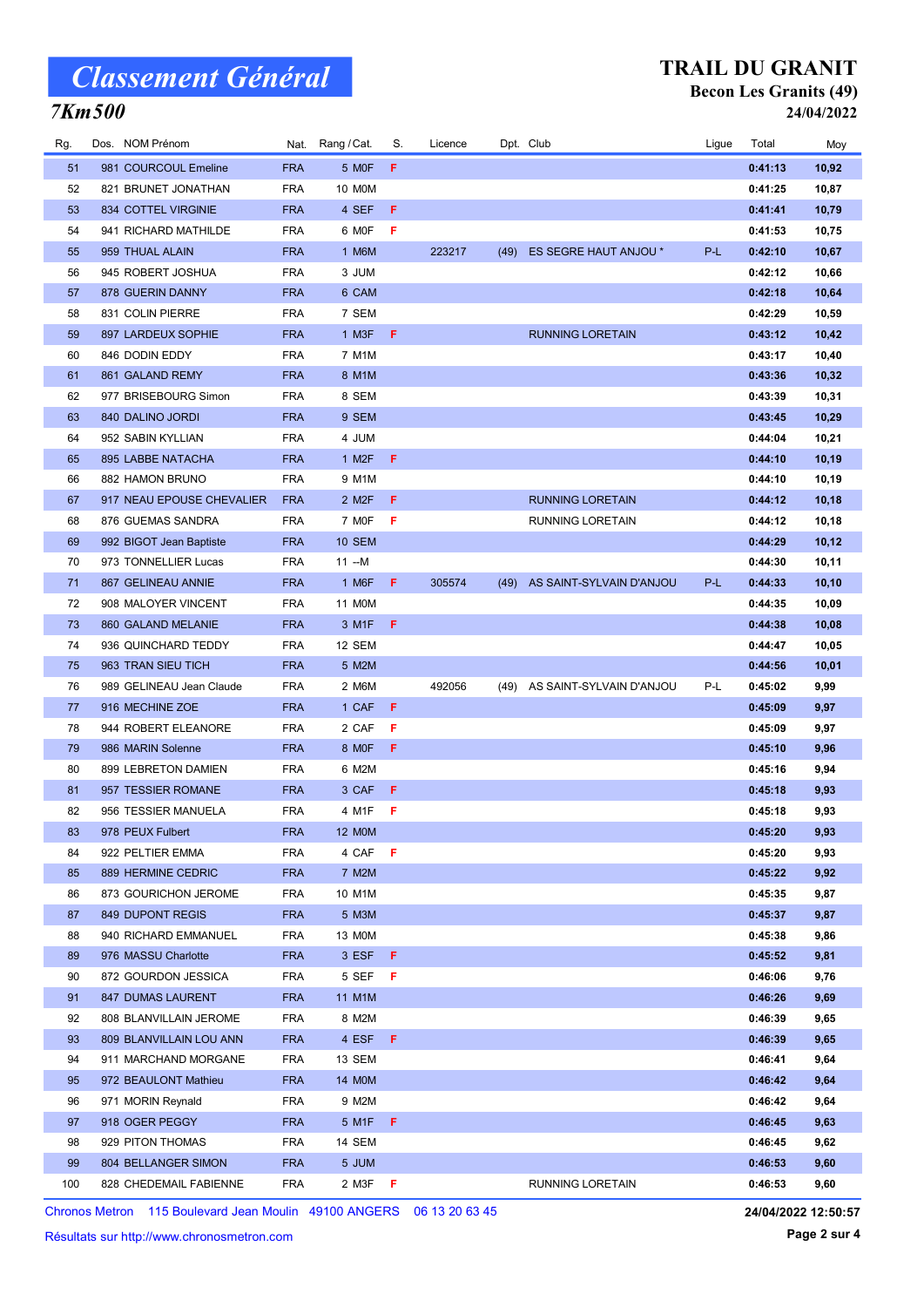### 7Km500

#### TRAIL DU GRANIT Becon Les Granits (49) 24/04/2022

| Rg. | Dos. NOM Prénom               | Nat.       | Rang / Cat.        | S.  | Licence |      | Dpt. Club                           | Ligue | Total   | Moy  |
|-----|-------------------------------|------------|--------------------|-----|---------|------|-------------------------------------|-------|---------|------|
| 101 | 938 REIGNIER DAMIEN           | <b>FRA</b> | <b>15 SEM</b>      |     |         |      |                                     |       | 0:46:58 | 9,58 |
| 102 | 841 DELESTRE SYLVIE           | FRA        | 3 M3F              | F   |         |      |                                     |       | 0:47:04 | 9,56 |
| 103 | 816 BOURCIER MYRIAM           | <b>FRA</b> | 1 M <sub>5</sub> F | F   |         |      |                                     |       | 0:47:13 | 9,53 |
| 104 | 823 CANTIN DANIEL             | <b>FRA</b> | 1 M5M              |     | 1135645 | (49) | CHALONNES OLYMPIQUE SPOR P-L        |       | 0:47:15 | 9,52 |
| 105 | 811 BONAL CATHERINE           | <b>FRA</b> | 3 M <sub>2</sub> F | F.  |         |      |                                     |       | 0:47:23 | 9,50 |
| 106 | 950 ROBILLARD DAVID           | <b>FRA</b> | 6 M3M              |     |         |      |                                     |       | 0:47:23 | 9,50 |
| 107 | 864 GAUD JPIERRE              | <b>FRA</b> | 1 M7M              |     |         |      | CAP LA MEIGNANNE                    |       | 0:47:30 | 9,47 |
| 108 | 865 GAUD ZELIA                | <b>FRA</b> | 6 M1F              | -F  |         |      | RUNNING LORETAIN                    |       | 0:47:30 | 9,47 |
| 109 | 884 HEBERT FLORIAN            | <b>FRA</b> | 16 SEM             |     |         |      |                                     |       | 0:47:35 | 9,46 |
| 110 | 896 LANDAIS NICOLAS           | <b>FRA</b> | 15 MOM             |     |         |      |                                     |       | 0:47:53 | 9,40 |
| 111 | 829 CHEROUVRIER VERONIQUE FRA |            | 4 M3F              | F   |         |      |                                     |       | 0:48:11 | 9,34 |
| 112 | 925 PIAU HELENE               | FRA        | 7 M1F              | F   |         |      |                                     |       | 0:48:30 | 9,28 |
| 113 | 949 ROBILLARD ANNE            | <b>FRA</b> | 6 SEF              | F   |         |      |                                     |       | 0:48:35 | 9,26 |
| 114 | 990 MOREAU Anthony            | <b>FRA</b> | 12 M1M             |     |         |      |                                     |       | 0:48:52 | 9,21 |
| 115 | 868 GENDRON AURELIE           | <b>FRA</b> | 8 M1F              | F   |         |      |                                     |       | 0:48:52 | 9,21 |
| 116 | 907 MALOYER AURELIE           | <b>FRA</b> | 9 MOF              | F   |         |      |                                     |       | 0:49:12 | 9,15 |
| 117 | 885 HEBERT MARTINE            | <b>FRA</b> | 2 M <sub>5</sub> F | F   |         |      |                                     |       | 0:49:18 | 9,13 |
| 118 | 988 POHIN Christelle          | <b>FRA</b> | 4 M2F              | F   |         |      |                                     |       | 0:49:22 | 9,12 |
| 119 | 1008 COUE Louise              | <b>FRA</b> | 7 SEF              | F   |         |      |                                     |       | 0:49:31 | 9,09 |
| 120 | 979 MEUNIER Aurore            | <b>FRA</b> | 8 SEF              | F   |         |      |                                     |       | 0:49:35 | 9,07 |
| 121 | 983 GRIMAUD Anne Gaelle       | <b>FRA</b> | 5 M3F              | F   |         |      |                                     |       | 0:49:44 | 9,05 |
| 122 | 875 GUAIS SERGE               | <b>FRA</b> | 2 M7M              |     |         |      |                                     |       | 0:50:00 | 9,00 |
| 123 | 879 GUILLOU ANNE              | <b>FRA</b> | 6 M3F              | F   |         |      |                                     |       | 0:50:18 | 8,95 |
| 124 | 933 POISSON EMMANUELLE        | <b>FRA</b> | 9 M1F              | F   |         |      |                                     |       | 0:50:23 | 8,93 |
| 125 | 930 POIRON AGATHE             | <b>FRA</b> | 1 JUF              | F   |         |      |                                     |       | 0:50:32 | 8,91 |
| 126 | 887 HENRY GILLES              | <b>FRA</b> | 10 M2M             |     |         |      |                                     |       | 0:50:36 | 8,89 |
| 127 | 894 KPADE DIANE               | <b>FRA</b> | 10 M1F             | F   |         |      |                                     |       | 0:50:40 | 8,88 |
| 128 | 832 CORBETT ALICE             | <b>FRA</b> | 9 SEF              | F   |         |      |                                     |       | 0:50:40 | 8,88 |
| 129 | 801 AUFFRET CLAIRE            | <b>FRA</b> | <b>10 SEF</b>      | F   |         |      |                                     |       | 0:50:51 | 8,85 |
| 130 | 900 LECLER KAREN              | FRA        | 11 M1F             | F   |         |      |                                     |       | 0:50:55 | 8,84 |
| 131 | 937 RAPICAULT MARINE          | <b>FRA</b> | <b>11 SEF</b>      | F   |         |      |                                     |       | 0:50:56 | 8,84 |
| 132 | 954 BEZIE SONIA               | FRA        | 12 M1F             | F   |         |      |                                     |       | 0:51:11 | 8,79 |
| 133 | 939 RENOU ANNABELLE           | <b>FRA</b> | 13 M1F             | - F |         |      |                                     |       | 0:51:13 | 8,79 |
| 134 | 848 DUPONT CATHERINE          | FRA        | 7 M3F              | F   |         |      |                                     |       | 0:51:20 | 8,77 |
| 135 | 943 RIVERON CELINE            | <b>FRA</b> | 14 M1F             | F   |         |      |                                     |       | 0:51:27 | 8,75 |
| 136 | 1 006 BOISNAULT Chloe         | <b>FRA</b> | 2 JUF              | F   |         |      |                                     |       | 0:51:27 | 8,75 |
| 137 | 924 PENIN RICHARD             | <b>FRA</b> | 3 M6M              |     |         |      |                                     |       | 0:51:30 | 8,74 |
| 138 | 964 TROSSAIS MARIANNE         | <b>FRA</b> | 15 M1F             | F   |         |      |                                     |       | 0:51:38 | 8,71 |
| 139 | 987 FERRON Marie Pierre       | <b>FRA</b> | 3 M <sub>5</sub> F | F.  |         |      |                                     |       | 0:51:40 | 8,71 |
| 140 | 982 BOSSE Joel                | <b>FRA</b> | 4 M6M              |     |         |      |                                     |       | 0:51:41 | 8,71 |
| 141 | 904 LUNET KATIA               | <b>FRA</b> | 8 M3F              | F.  | 1970765 |      | (49) ENTENTE ANGEVINE ATHLETISM P-L |       | 0:51:50 | 8,68 |
| 142 | 881 GUILLOUX OLIVIER          | <b>FRA</b> | 7 M3M              |     |         |      |                                     |       | 0:52:08 | 8,63 |
| 143 | 888 HENRY ISABELLE            | <b>FRA</b> | 5 M2F              | F   |         |      |                                     |       | 0:52:08 | 8,63 |
| 144 | 1 004 GASTINEAU Noemie        | FRA        | 3 JUF              | F   |         |      |                                     |       | 0:52:10 | 8,62 |
| 145 | 998 CASSONNET Charline        | <b>FRA</b> | <b>12 SEF</b>      | F   | 2049628 | (33) | LES GALOPINS DE GUYENNE             | N-A   | 0:52:22 | 8,59 |
| 146 | 997 VAUX Justine              | <b>FRA</b> | 13 SEF             | F   |         |      |                                     |       | 0:52:22 | 8,59 |
| 147 | 913 MARTIN EMILIE             | <b>FRA</b> | 16 M1F             | F   |         |      |                                     |       | 0:52:33 | 8,56 |
| 148 | 921 PELTIER AXEL              | FRA        | 4 ESM              |     |         |      |                                     |       | 0:52:37 | 8,55 |
| 149 | 966 TUDEAU SYLVAIN            | <b>FRA</b> | <b>16 MOM</b>      |     |         |      |                                     |       | 0:53:03 | 8,48 |
| 150 | 968 VIAUD HELENE              | <b>FRA</b> | 17 M1F             | -F  |         |      |                                     |       | 0:53:09 | 8,47 |

Chronos Metron 115 Boulevard Jean Moulin 49100 ANGERS 06 13 20 63 45

Résultats sur http://www.chronosmetron.com